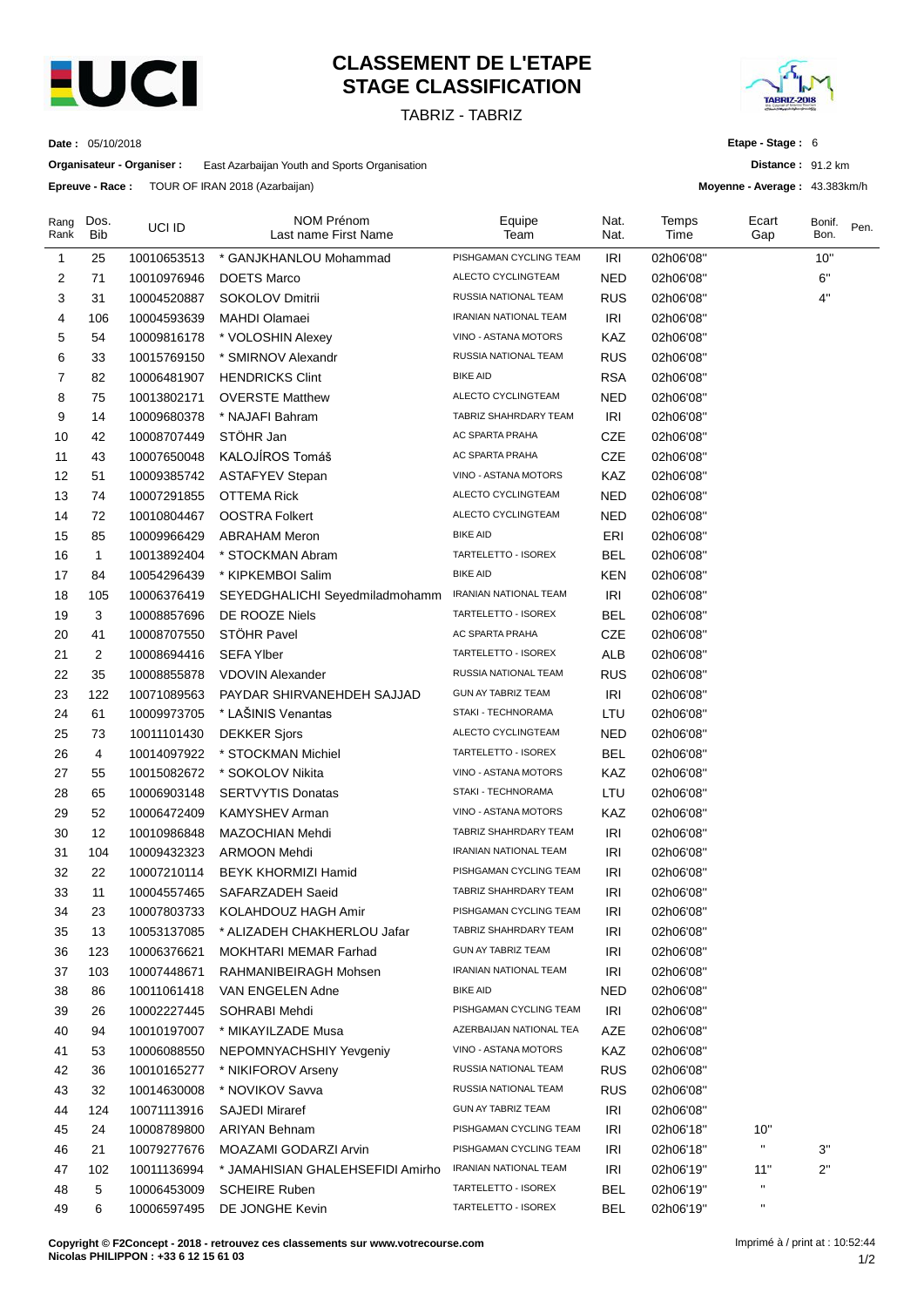| 50  | 56  | 10011219446 | * SEMENOV Alexandr    | VINO - ASTANA MOTORS | <b>KAZ</b> | 02h06'19" | $\mathbf{u}$ |    |
|-----|-----|-------------|-----------------------|----------------------|------------|-----------|--------------|----|
| -51 | 112 | 10009813653 | POURESMAEIL Mohammad  | DFT TEAM             | IRI        | 02h06'52" | 44"          |    |
| 52  | 114 | 10067246848 | * JAFAR ZADEH Morteza | <b>DFT TEAM</b>      | IRI        | 02h06'08" | 0"           |    |
| 53  | 44  | 10009386550 | <b>FIALA Petr</b>     | AC SPARTA PRAHA      | CZE        | 02h07'41" | 01'33"       | 1" |
| 54  | 83  | 10064580156 | * KAGIMU Charles      | <b>BIKE AID</b>      | UGA        | 02h11'50" | 05'42"       |    |
| 55  | 121 | 10071089260 | SAHRAEI BONAB TOHID   | GUN AY TABRIZ TEAM   | IRI        | 02h12'36" | 06'28"       |    |
| 56  | 81  | 10009395947 | SCHÄFFR Timo          | <b>BIKE AID</b>      | GER        | 02h17'43" | 11'35"       |    |
| 57  | 125 | 10075503063 | NAJMI BONAB Hossein   | GUN AY TABRIZ TEAM   | IRI        | 02h17'52" | 11'44"       |    |

**Aucun coureur hors-dÈlai / No OTL**

**Nombre de partants : 60**

**Aucun non partant - No DN** S

ABANDONS - DNF<br>Dossard/Bib 101 - RAJABLOU Mohammad - IRANIAN NATIONAL TEAM - 10003333851<br>Dossard/Bib 115 - AGHDAM Shahin Homay - DFT TEAM - 10008606409<br>Dossard/Bib 126 - BAGHERI Esmaeil - GUN AY TABRIZ TEAM - 10008712503<br>N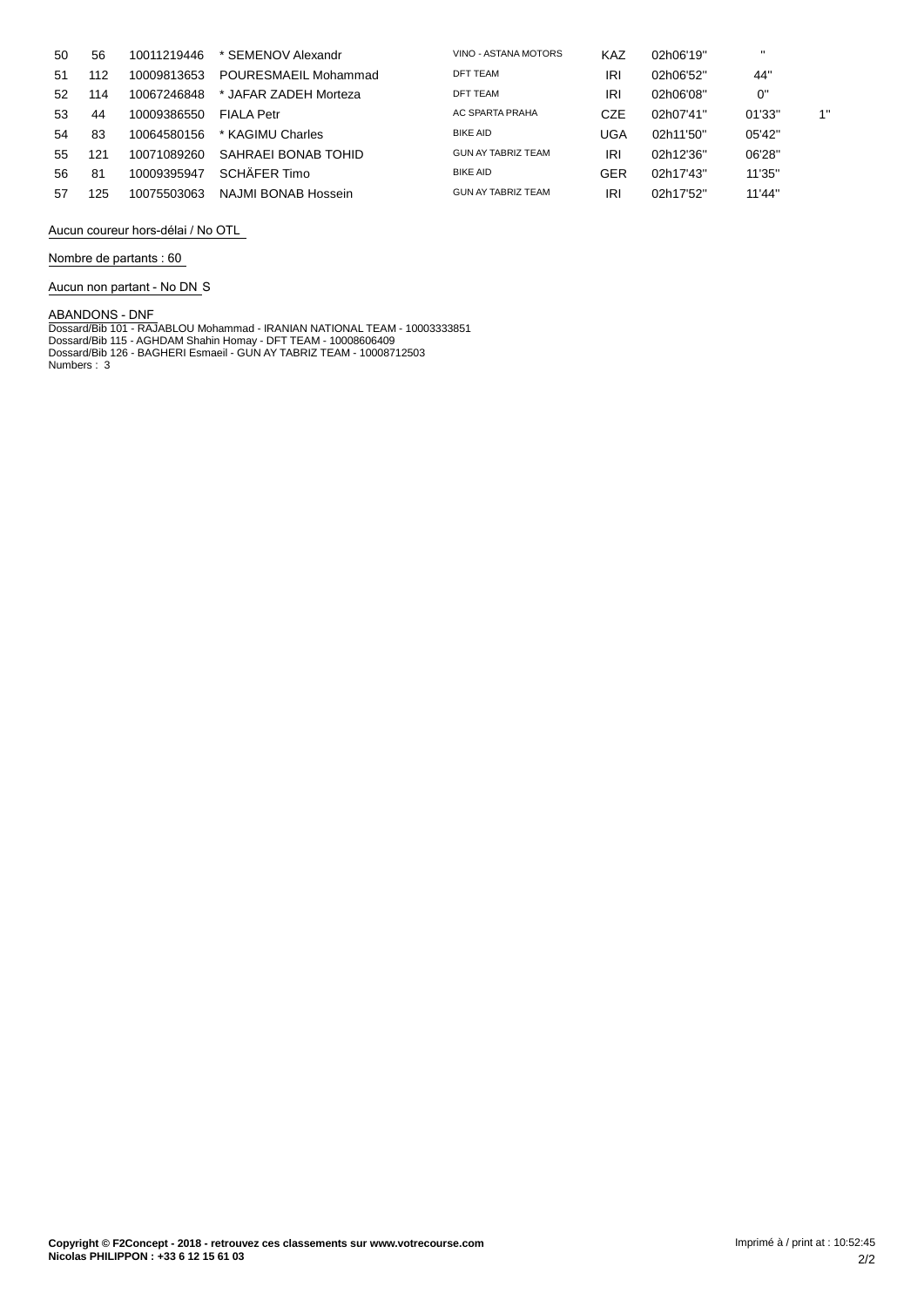

### **CLASSEMENT GENERAL GENERAL CLASSIFICATION**

TABRIZ - TABRIZ



**Etape - Stage :** 6

**Distance :** 993.6 km

**Date :** 05/10/2018

**Organisateur - Organiser :** East Azarbaijan Youth and Sports Organisation

**Epreuve - Race :** TOUR OF IRAN 2018 (Azarbaijan)

|                |              | <b>Nave:</b> 1996 91 10 10 2010 ( <i>Algority Legislation</i> ) |                                           |                              | Moyenne - Average: 41.847km/h |               |              |
|----------------|--------------|-----------------------------------------------------------------|-------------------------------------------|------------------------------|-------------------------------|---------------|--------------|
| Rang<br>Rank   | Dos.<br>Bib  | UCI ID                                                          | <b>NOM Prénom</b><br>Last name First Name | Equipe<br>Team               | Nat.<br>Nat.                  | Temps<br>Time | Ecart<br>Gap |
| $\mathbf{1}$   | 31           | 10004520887                                                     | SOKOLOV Dmitrii                           | RUSSIA NATIONAL TEAM         | <b>RUS</b>                    | 23h48'46"     |              |
| 2              | 85           | 10009966429                                                     | <b>ABRAHAM Meron</b>                      | <b>BIKE AID</b>              | ERI                           | 23h51'26"     | 02'40"       |
| 3              | 61           | 10009973705                                                     | * LAŠINIS Venantas                        | STAKI - TECHNORAMA           | LTU                           | 23h52'14"     | 03'28"       |
| 4              | 55           | 10015082672                                                     | * SOKOLOV Nikita                          | VINO - ASTANA MOTORS         | KAZ                           | 23h52'26"     | 03'40"       |
| 5              | 72           | 10010804467                                                     | <b>OOSTRA Folkert</b>                     | ALECTO CYCLINGTEAM           | <b>NED</b>                    | 23h52'29"     | 03'43"       |
| 6              | 42           | 10008707449                                                     | STÖHR Jan                                 | AC SPARTA PRAHA              | <b>CZE</b>                    | 23h52'30"     | 03'44"       |
| $\overline{7}$ | 14           | 10009680378                                                     | * NAJAFI Bahram                           | TABRIZ SHAHRDARY TEAM        | IRI                           | 23h52'34"     | 03'48"       |
| 8              | 22           | 10007210114                                                     | <b>BEYK KHORMIZI Hamid</b>                | PISHGAMAN CYCLING TEAM       | IRI                           | 23h52'36"     | 03'50"       |
| 9              | 2            | 10008694416                                                     | <b>SEFA Ylber</b>                         | TARTELETTO - ISOREX          | ALB                           | 23h52'37"     | 03'51"       |
| 10             | $\mathbf{1}$ | 10013892404                                                     | * STOCKMAN Abram                          | TARTELETTO - ISOREX          | <b>BEL</b>                    | 23h52'46"     | 04'00"       |
| 11             | 82           | 10006481907                                                     | <b>HENDRICKS Clint</b>                    | <b>BIKE AID</b>              | <b>RSA</b>                    | 23h54'11"     | 05'25"       |
| 12             | 32           | 10014630008                                                     | * NOVIKOV Savva                           | RUSSIA NATIONAL TEAM         | <b>RUS</b>                    | 23h54'31"     | 05'45"       |
| 13             | 11           | 10004557465                                                     | SAFARZADEH Saeid                          | TABRIZ SHAHRDARY TEAM        | IRI                           | 23h55'20"     | 06'34"       |
| 14             | 86           | 10011061418                                                     | VAN ENGELEN Adne                          | <b>BIKE AID</b>              | <b>NED</b>                    | 23h55'24"     | 06'38"       |
| 15             | 4            | 10014097922                                                     | * STOCKMAN Michiel                        | TARTELETTO - ISOREX          | <b>BEL</b>                    | 23h55'30"     | 06'44"       |
| 16             | 35           | 10008855878                                                     | <b>VDOVIN Alexander</b>                   | RUSSIA NATIONAL TEAM         | <b>RUS</b>                    | 23h55'45"     | 06'59"       |
| 17             | 23           | 10007803733                                                     | KOLAHDOUZ HAGH Amir                       | PISHGAMAN CYCLING TEAM       | <b>IRI</b>                    | 23h55'57"     | 07'11"       |
| 18             | 104          | 10009432323                                                     | <b>ARMOON Mehdi</b>                       | <b>IRANIAN NATIONAL TEAM</b> | <b>IRI</b>                    | 23h56'23"     | 07'37"       |
| 19             | 5            | 10006453009                                                     | <b>SCHEIRE Ruben</b>                      | TARTELETTO - ISOREX          | <b>BEL</b>                    | 23h56'33"     | 07'47"       |
| 20             | 21           | 10079277676                                                     | MOAZAMI GODARZI Arvin                     | PISHGAMAN CYCLING TEAM       | <b>IRI</b>                    | 23h56'35"     | 07'49"       |
| 21             | 102          | 10011136994                                                     | * JAMAHISIAN GHALEHSEFIDI Amirhoss        | IRANIAN NATIONAL TEAM        | IRI                           | 23h57'08"     | 08'22"       |
| 22             | 73           | 10011101430                                                     | <b>DEKKER Sjors</b>                       | ALECTO CYCLINGTEAM           | <b>NED</b>                    | 23h57'59"     | 09'13"       |
| 23             | 41           | 10008707550                                                     | STÖHR Pavel                               | AC SPARTA PRAHA              | <b>CZE</b>                    | 24h00'16"     | 11'30"       |
| 24             | 3            | 10008857696                                                     | DE ROOZE Niels                            | TARTELETTO - ISOREX          | <b>BEL</b>                    | 24h00'58"     | 12'12"       |
| 25             | 51           | 10009385742                                                     | <b>ASTAFYEV Stepan</b>                    | VINO - ASTANA MOTORS         | KAZ                           | 24h01'14"     | 12'28"       |
| 26             | 13           | 10053137085                                                     | * ALIZADEH CHAKHERLOU Jafar               | TABRIZ SHAHRDARY TEAM        | IRI                           | 24h01'24"     | 12'38"       |
| 27             | 25           | 10010653513                                                     | * GANJKHANLOU Mohammad                    | PISHGAMAN CYCLING TEAM       | IRI                           | 24h01'43"     | 12'57"       |
| 28             | 74           | 10007291855                                                     | <b>OTTEMA Rick</b>                        | ALECTO CYCLINGTEAM           | <b>NED</b>                    | 24h02'25"     | 13'39"       |
| 29             | 71           | 10010976946                                                     | <b>DOETS Marco</b>                        | ALECTO CYCLINGTEAM           | <b>NED</b>                    | 24h03'47"     | 15'01"       |
| 30             | 106          | 10004593639                                                     | <b>MAHDI Olamaei</b>                      | IRANIAN NATIONAL TEAM        | IRI                           | 24h04'13"     | 15'27"       |
| 31             | 26           | 10002227445                                                     | SOHRABI Mehdi                             | PISHGAMAN CYCLING TEAM       | IRI                           | 24h06'39"     | 17'53"       |
| 32             | 52           | 10006472409                                                     | <b>KAMYSHEV Arman</b>                     | VINO - ASTANA MOTORS         | KAZ                           | 24h06'58"     | 18'12"       |
| 33             | 24           | 10008789800                                                     | <b>ARIYAN Behnam</b>                      | PISHGAMAN CYCLING TEAM       | IRI                           | 24h07'50"     | 19'04"       |
| 34             | 44           | 10009386550                                                     | <b>FIALA Petr</b>                         | AC SPARTA PRAHA              | <b>CZE</b>                    | 24h08'12"     | 19'26"       |
| 35             | 122          | 10071089563                                                     | PAYDAR SHIRVANEHDEH SAJJAD                | GUN AY TABRIZ TEAM           | IRI                           | 24h08'34"     | 19'48"       |
| 36             | 56           | 10011219446                                                     | * SEMENOV Alexandr                        | VINO - ASTANA MOTORS         | KAZ                           | 24h10'06"     | 21'20"       |
| 37             | 105          | 10006376419                                                     | SEYEDGHALICHI Seyedmiladmohammad          | IRANIAN NATIONAL TEAM        | IRI                           | 24h10'35"     | 21'49"       |
| 38             | 54           | 10009816178                                                     | * VOLOSHIN Alexey                         | VINO - ASTANA MOTORS         | KAZ                           | 24h11'04"     | 22'18"       |
| 39             | 53           | 10006088550                                                     | NEPOMNYACHSHIY Yevgeniy                   | VINO - ASTANA MOTORS         | KAZ                           | 24h11'04"     | $\mathbf{u}$ |
| 40             | 6            | 10006597495                                                     | DE JONGHE Kevin                           | TARTELETTO - ISOREX          | <b>BEL</b>                    | 24h11'09"     | 22'23"       |
| 41             | 123          | 10006376621                                                     | MOKHTARI MEMAR Farhad                     | <b>GUN AY TABRIZ TEAM</b>    | IRI                           | 24h11'52"     | 23'06"       |
| 42             | 94           | 10010197007                                                     | * MIKAYILZADE Musa                        | AZERBAIJAN NATIONAL TEAM     | AZE                           | 24h13'23"     | 24'37"       |
| 43             | 36           | 10010165277                                                     | * NIKIFOROV Arseny                        | RUSSIA NATIONAL TEAM         | <b>RUS</b>                    | 24h13'24"     | 24'38"       |
| 44             | 33           | 10015769150                                                     | * SMIRNOV Alexandr                        | RUSSIA NATIONAL TEAM         | <b>RUS</b>                    | 24h13'25"     | 24'39"       |
| 45             | 43           | 10007650048                                                     | KALOJÍROS Tomáš                           | AC SPARTA PRAHA              | CZE                           | 24h14'39"     | 25'53"       |
| 46             | 84           | 10054296439                                                     | * KIPKEMBOI Salim                         | <b>BIKE AID</b>              | <b>KEN</b>                    | 24h15'15"     | 26'29"       |
| 47             | 12           | 10010986848                                                     | MAZOCHIAN Mehdi                           | TABRIZ SHAHRDARY TEAM        | IRI                           | 24h17'49"     | 29'03"       |
| 48             | 124          | 10071113916                                                     | <b>SAJEDI Miraref</b>                     | <b>GUN AY TABRIZ TEAM</b>    | <b>IRI</b>                    | 24h19'46"     | 31'00"       |
| 49             | 103          | 10007448671                                                     | RAHMANIBEIRAGH Mohsen                     | IRANIAN NATIONAL TEAM        | <b>IRI</b>                    | 24h22'36"     | 33'50"       |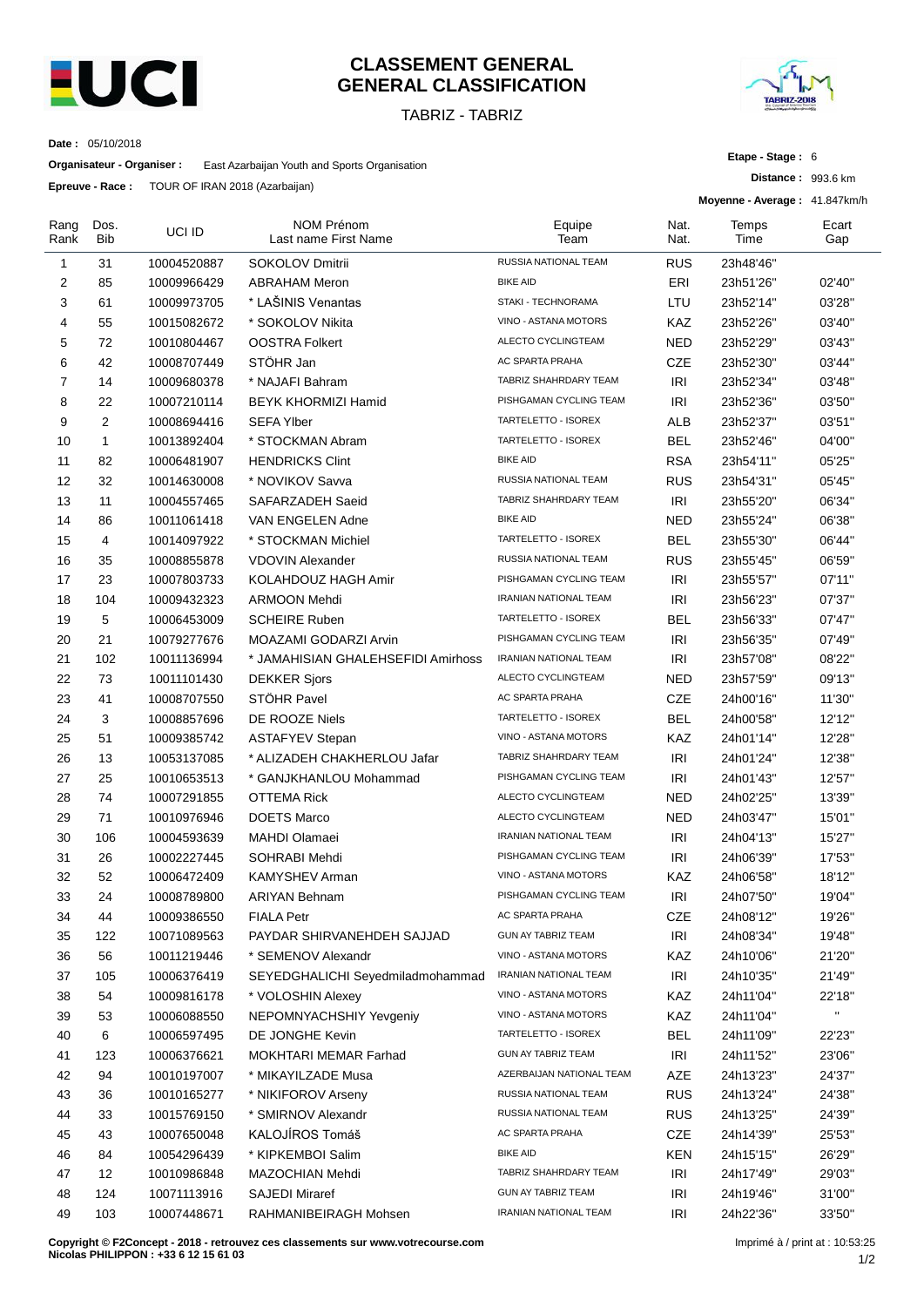| 50 | 112 | 10009813653 | POURESMAEIL Mohammad     | DFT TEAM                  | IRI        | 24h26'27" | 37'41"    |
|----|-----|-------------|--------------------------|---------------------------|------------|-----------|-----------|
| 51 | 75  | 10013802171 | <b>OVERSTE Matthew</b>   | ALECTO CYCLINGTEAM        | <b>NED</b> | 24h27'37" | 38'51"    |
| 52 | 125 | 10075503063 | NAJMI BONAB Hossein      | <b>GUN AY TABRIZ TEAM</b> | IRI        | 24h36'00" | 47'14"    |
| 53 | 121 | 10071089260 | SAHRAEI BONAB TOHID      | GUN AY TABRIZ TEAM        | IRI        | 24h36'37" | 47'51"    |
| 54 | 83  | 10064580156 | * KAGIMU Charles         | <b>BIKE AID</b>           | UGA        | 24h37'14" | 48'28"    |
| 55 | 114 | 10067246848 | * JAFAR ZADEH Morteza    | DFT TEAM                  | IRI        | 24h39'21" | 50'35"    |
| 56 | 65  | 10006903148 | <b>SERTVYTIS Donatas</b> | STAKI - TECHNORAMA        | LTU        | 24h53'32" | 01h04'46" |
| 57 | 81  | 10009395947 | SCHÄFER Timo             | <b>BIKE AID</b>           | GER        | 25h06'41" | 01h17'55" |
|    |     |             |                          |                           |            |           |           |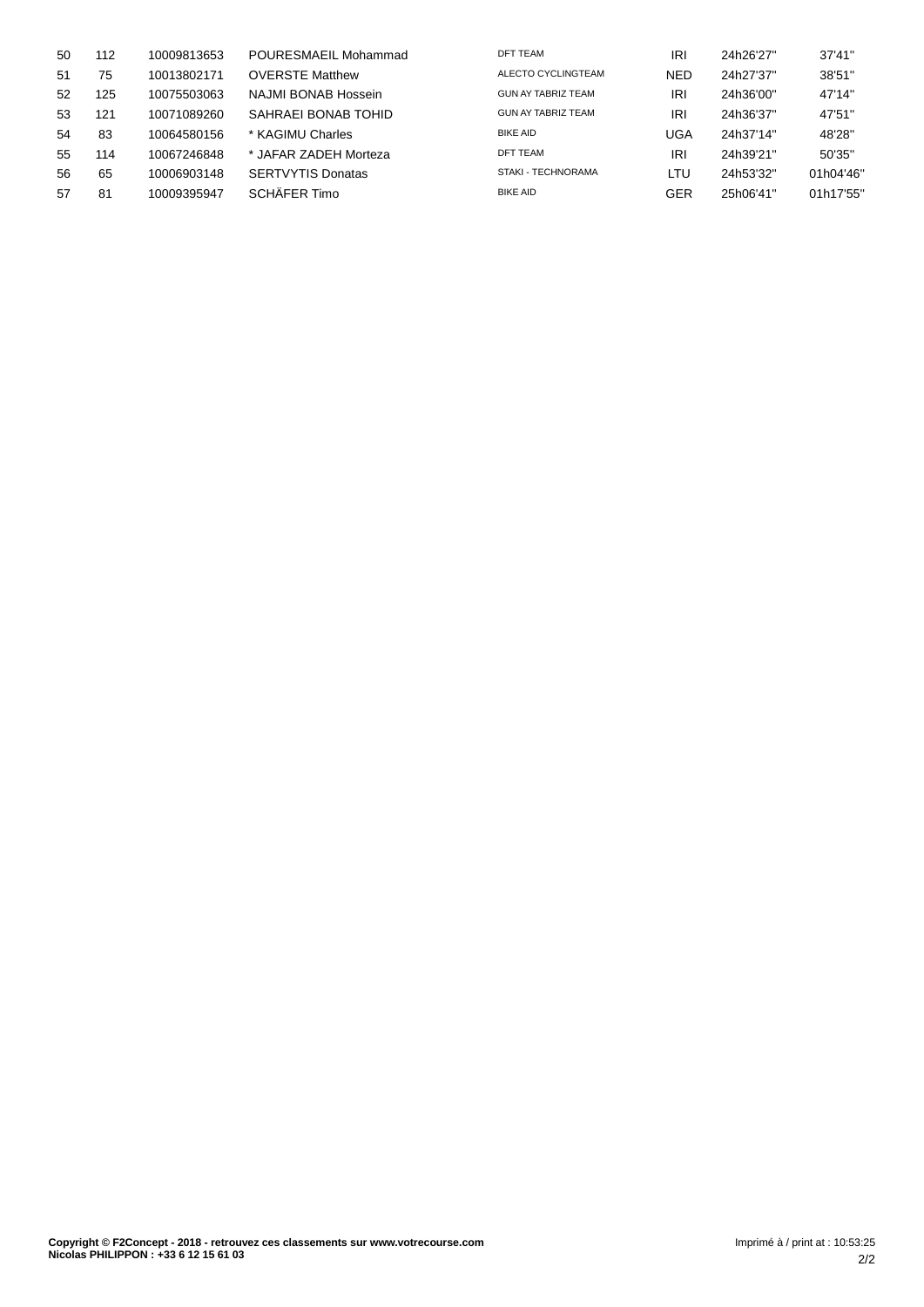

# **CLASSEMENT DES SPRINTS SPRINTS CLASSIFICATION**



TABRIZ - TABRIZ

**Date :** 05/10/2018

**Organisateur - Organiser :** East Azarbaijan Youth and Sports Organisation

**Epreuve - Race :** TOUR OF IRAN 2018 (Azarbaijan)

#### **Classement de l'étape - Stage classification Classement général - General classification**

| Rq | Dos. | Nom Prénom                     | Nat.       | Equipe     | Pts | Bon. | nu<br>Rk | . כטש<br><b>Bib</b> | 1101111115110111<br>Last name First name | <b>IN TIGHTLE UCT</b><br>UCI Code | Lyupe<br>Team | Pts |
|----|------|--------------------------------|------------|------------|-----|------|----------|---------------------|------------------------------------------|-----------------------------------|---------------|-----|
|    |      | km $45.6 - SPRINT No1$         |            |            |     |      |          | 25                  | GANJKHANLOU Mohammad                     |                                   | <b>PKY</b>    | 18  |
|    | 21   | MOAZAMI GODARZI Arvin          | <b>IRI</b> | <b>PKY</b> | 6   |      |          |                     | <b>DEKKER Sjors</b>                      |                                   | ALE           | 14  |
| 2  | 102  | JAMAHISIAN GHALEHSEFIDI Amirho | <b>IRI</b> | IRI        |     | 2    |          | 31                  | SOKOLOV Dmitrii                          |                                   | <b>RUS</b>    | 12  |
|    | 44   | <b>FIALA Petr</b>              | CZE        | <b>ACS</b> |     |      | 4        | 74                  | <b>OTTEMA Rick</b>                       |                                   | <b>ALE</b>    |     |

**Etape - Stage :** 6

| Nom Prénom                     | Nat.       | Equipe     | Pts | Bon.           | Rq<br>Rk    | Dos.<br><b>Bib</b> | Nom Prénom<br>Last name First name | N° licence UCI<br>UCI Code | Equipe<br>Team | Pts |
|--------------------------------|------------|------------|-----|----------------|-------------|--------------------|------------------------------------|----------------------------|----------------|-----|
| PRINT N°1                      |            |            |     |                | $\mathbf 1$ | 25                 | GANJKHANLOU Mohammad               |                            | <b>PKY</b>     | 18  |
| MOAZAMI GODARZI Arvin          | <b>IRI</b> | <b>PKY</b> | 6   | 3              | 2           | 73                 | <b>DEKKER Sjors</b>                |                            | <b>ALE</b>     | 14  |
| JAMAHISIAN GHALEHSEFIDI Amirho | IRI        | <b>IRI</b> | 4   | $\overline{2}$ | 3           | 31                 | <b>SOKOLOV Dmitrii</b>             |                            | <b>RUS</b>     | 12  |
| <b>FIALA Petr</b>              | CZE        | ACS        | 2   | 1              | 4           | 74                 | <b>OTTEMA Rick</b>                 |                            | <b>ALE</b>     | 8   |
|                                |            |            |     |                | 5           | 21                 | MOAZAMI GODARZI Arvin              |                            | <b>PKY</b>     | 6   |
|                                |            |            |     |                | 6           | 26                 | SOHRABI Mehdi                      |                            | <b>PKY</b>     | 6   |
|                                |            |            |     |                | 7           | 85                 | <b>ABRAHAM Meron</b>               |                            | BAI            | 6   |
|                                |            |            |     |                | 8           | 6                  | DE JONGHE Kevin                    |                            | TIS            | 6   |
|                                |            |            |     |                | 9           | 55                 | SOKOLOV Nikita                     |                            | VAM            | 4   |
|                                |            |            |     |                | 10          | $\overline{4}$     | <b>STOCKMAN Michiel</b>            |                            | <b>TIS</b>     | 4   |
|                                |            |            |     |                | 11          | 102                | JAMAHISIAN GHALEHSEFIDI Amirh      |                            | IRI            | 4   |
|                                |            |            |     |                | 12          | 1                  | <b>STOCKMAN Abram</b>              |                            | <b>TIS</b>     | 2   |
|                                |            |            |     |                | 13          | 23                 | KOLAHDOUZ HAGH Amir                |                            | <b>PKY</b>     | 2   |
|                                |            |            |     |                | 14          | 44                 | <b>FIALA Petr</b>                  |                            | <b>ACS</b>     | 2   |
|                                |            |            |     |                | 15          | 75                 | <b>OVERSTE Matthew</b>             |                            | <b>ALE</b>     | 2   |
|                                |            |            |     |                |             |                    |                                    |                            |                |     |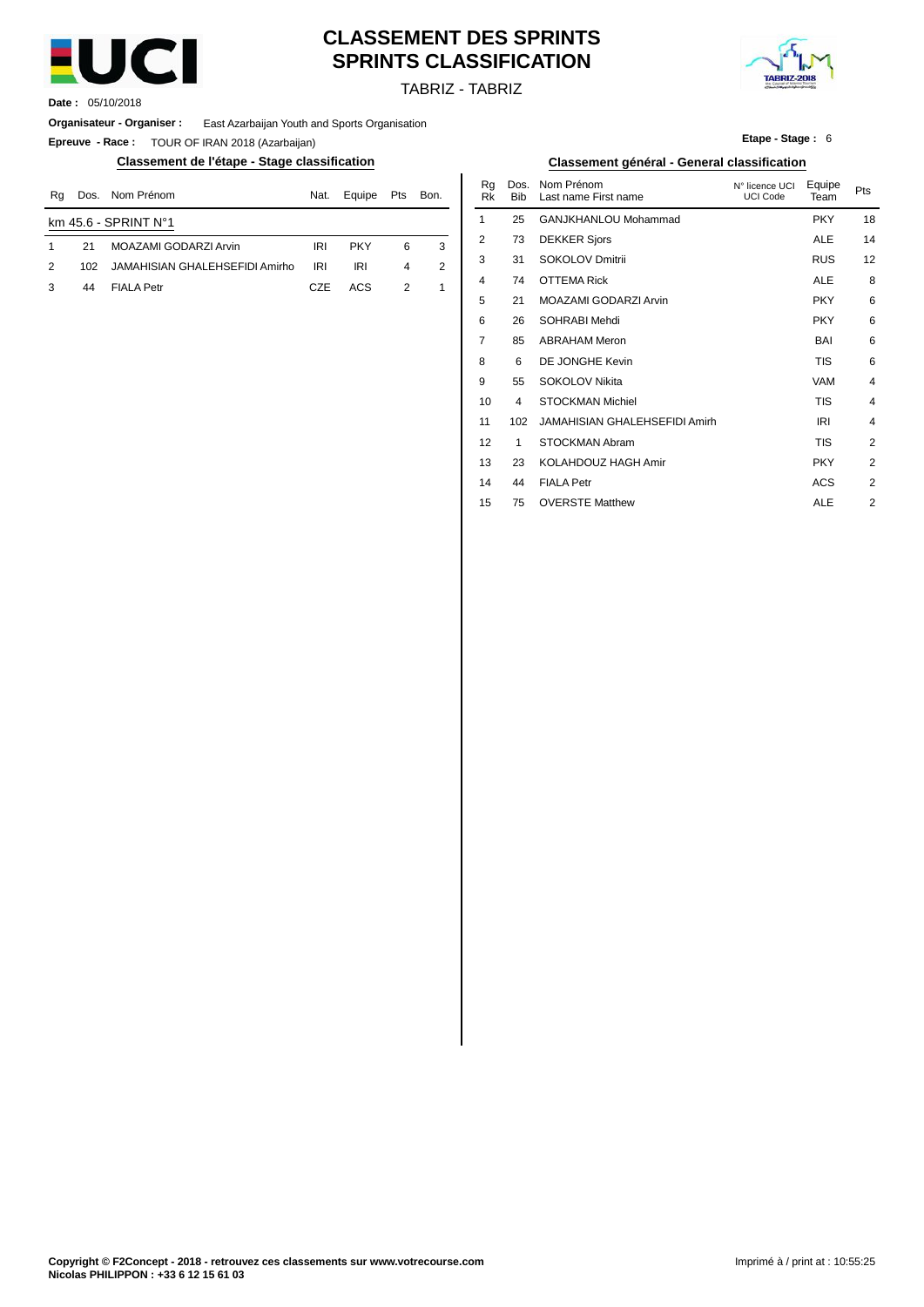

# **MEILLEUR GRIMPEUR MOUNTAIN CLASSIFICATION**

TABRIZ - TABRIZ



05/10/2018 **Date :**

#### **Organisateur - Organiser :** East Azarbaijan Youth and Sports Organisation

**Epreuve - Race:** TOUR OF IRAN 2018 (Azarbaijan)

#### **Classement de l'étape - Stage classification Classement général - General classification**

| Rg Dos. Nom Prénom<br>Bib Last name First name<br>Rk | Nat. | Equipe <sub>Pts</sub><br>Team <sup>Pts</sup> |  | Bon. |
|------------------------------------------------------|------|----------------------------------------------|--|------|
|------------------------------------------------------|------|----------------------------------------------|--|------|

|      |    |                                                | Etape - Stage: 6 |                |     |
|------|----|------------------------------------------------|------------------|----------------|-----|
|      |    | Classement général - General classification    |                  |                |     |
| Bon. | Rk | Rq Dos. Nom Prénom<br>Bib Last name First name | UCLID            | Equipe<br>Team | Pts |

| кĸ. | טוס | Last name First name       |             | ream       |                |
|-----|-----|----------------------------|-------------|------------|----------------|
| 1   | 11  | SAFARZADEH Saeid           | 10004557465 | <b>TST</b> | 62             |
| 2   | 13  | ALIZADEH CHAKHERLOU Jafar  | 10053137085 | <b>TST</b> | 46             |
| 3   | 23  | KOLAHDOUZ HAGH Amir        | 10007803733 | <b>PKY</b> | 39             |
| 4   | 32  | <b>NOVIKOV Savva</b>       | 10014630008 | <b>RUS</b> | 24             |
| 5   | 86  | VAN ENGELEN Adne           | 10011061418 | BAI        | 22             |
| 6   | 22  | <b>BEYK KHORMIZI Hamid</b> | 10007210114 | <b>PKY</b> | 22             |
| 7   | 6   | DE JONGHE Kevin            | 10006597495 | <b>TIS</b> | 13             |
| 8   | 73  | <b>DEKKER Sjors</b>        | 10011101430 | <b>ALE</b> | 12             |
| 9   | 72  | <b>OOSTRA Folkert</b>      | 10010804467 | <b>ALE</b> | 11             |
| 10  | 2   | <b>SEFA Ylber</b>          | 10008694416 | <b>TIS</b> | 10             |
| 11  | 31  | SOKOLOV Dmitrii            | 10004520887 | <b>RUS</b> | 9              |
| 12  | 35  | <b>VDOVIN Alexander</b>    | 10008855878 | <b>RUS</b> | 9              |
| 13  | 4   | <b>STOCKMAN Michiel</b>    | 10014097922 | <b>TIS</b> | 8              |
| 14  | 26  | SOHRABI Mehdi              | 10002227445 | <b>PKY</b> | 7              |
| 15  | 5   | <b>SCHEIRE Ruben</b>       | 10006453009 | <b>TIS</b> | 6              |
| 16  | 85  | <b>ABRAHAM Meron</b>       | 10009966429 | BAI        | 5              |
| 17  | 21  | MOAZAMI GODARZI Arvin      | 10079277676 | <b>PKY</b> | 5              |
| 18  | 123 | MOKHTARI MEMAR Farhad      | 10006376621 | <b>GTT</b> | $\overline{4}$ |
| 19  | 74  | <b>OTTEMA Rick</b>         | 10007291855 | <b>ALE</b> | 2              |
| 20  | 84  | <b>KIPKEMBOI Salim</b>     | 10054296439 | BAI        | 2              |
| 21  | 41  | STÖHR Pavel                | 10008707550 | <b>ACS</b> | 1              |
| 22  | 3   | DE ROOZE Niels             | 10008857696 | <b>TIS</b> | 1              |
| 23  | 122 | PAYDAR SHIRVANEHDEH SAJJAD | 10071089563 | <b>GTT</b> | 1              |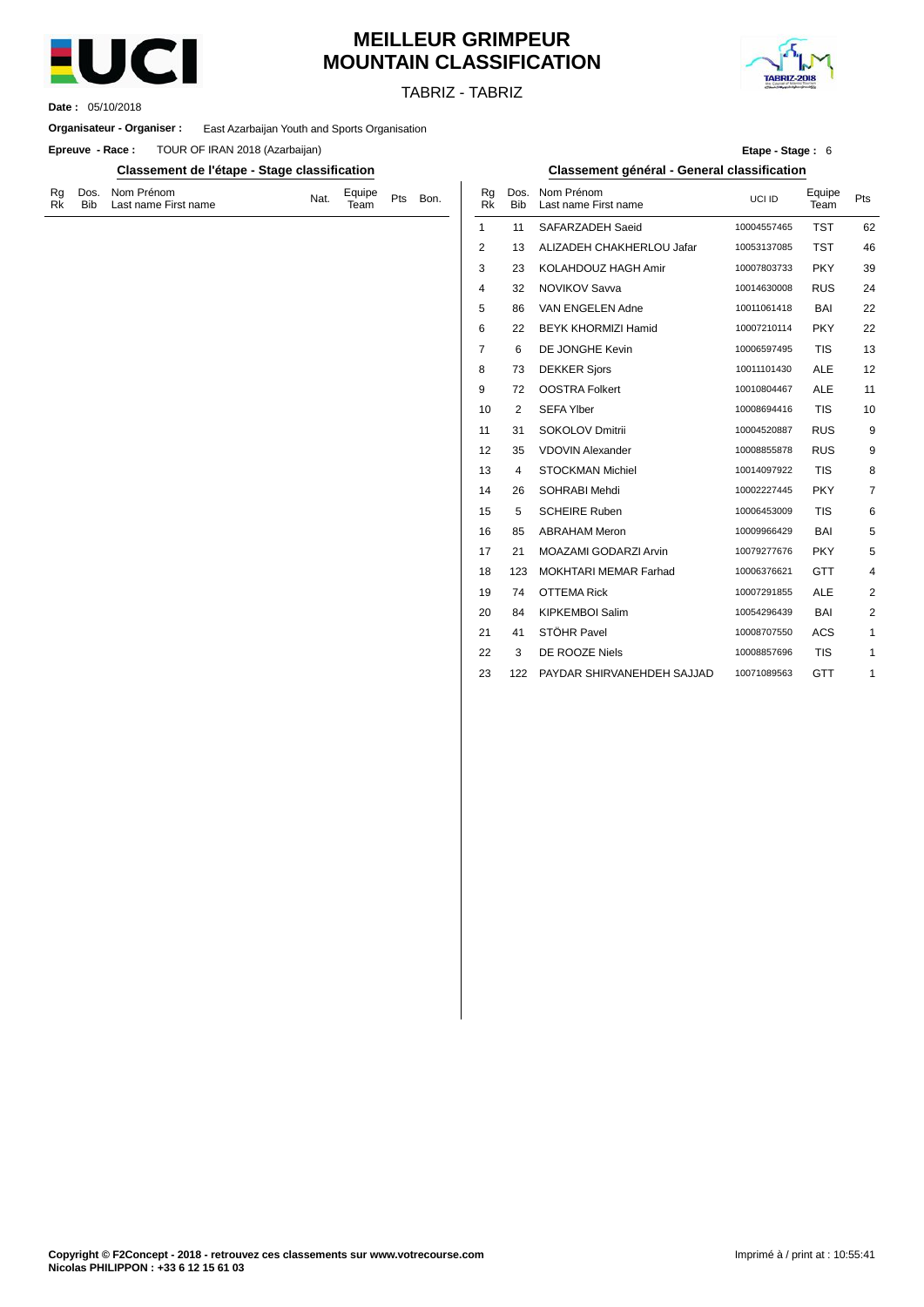

**Date :** 05/10/2018

#### TABRIZ - TABRIZ **CLASSEMENT GENERAL DES JEUNES BEST YOUNG GENERAL CLASSIFICATION**



**Etape - Stage :** 6

**Distance :** 993.6 km

**Organisateur - Organiser :** East Azarbaijan Youth and Sports Organisation

#### **Epreuve - Race :** TOUR OF IRAN 2018 (Azarbaijan)

| Rang<br>Rank | Dos.<br><b>Bib</b> | NOM Prénom<br>Last name First Name         | Equipe<br>Team               | UCI ID      | Temps<br>Time | Ecart<br>Gap |
|--------------|--------------------|--------------------------------------------|------------------------------|-------------|---------------|--------------|
| 1            | 61                 | LAŠINIS Venantas                           | STAKI - TECHNORAMA           | 10009973705 | 23h52'14"     |              |
| 2            | 55                 | <b>SOKOLOV Nikita</b>                      | VINO - ASTANA MOTORS         | 10015082672 | 23h52'26"     | 12"          |
| 3            | 14                 | <b>NAJAFI Bahram</b>                       | TABRIZ SHAHRDARY TEAM        | 10009680378 | 23h52'34"     | 20"          |
| 4            |                    | STOCKMAN Abram                             | <b>TARTELETTO - ISOREX</b>   | 10013892404 | 23h52'46"     | 32"          |
| 5            | 32                 | <b>NOVIKOV Savva</b>                       | <b>RUSSIA NATIONAL TEAM</b>  | 10014630008 | 23h54'31"     | 02'17"       |
| 6            | 4                  | <b>STOCKMAN Michiel</b>                    | TARTELETTO - ISOREX          | 10014097922 | 23h55'30"     | 03'16"       |
| 7            | 102                | <b>JAMAHISIAN GHALEHSEFIDI Amirhossein</b> | <b>IRANIAN NATIONAL TEAM</b> | 10011136994 | 23h57'08"     | 04'54"       |
| 8            | 13                 | ALIZADEH CHAKHERLOU Jafar                  | TABRIZ SHAHRDARY TEAM        | 10053137085 | 24h01'24"     | 09'10"       |
| 9            | 25                 | GANJKHANLOU Mohammad                       | PISHGAMAN CYCLING TEAM       | 10010653513 | 24h01'43"     | 09'29"       |
| 10           | 56                 | <b>SEMENOV Alexandr</b>                    | VINO - ASTANA MOTORS         | 10011219446 | 24h10'06"     | 17'52"       |
| 11           | 54                 | <b>VOLOSHIN Alexey</b>                     | VINO - ASTANA MOTORS         | 10009816178 | 24h11'04"     | 18'50"       |
| 12           | 94                 | MIKAYILZADE Musa                           | AZERBAIJAN NATIONAL TEAM     | 10010197007 | 24h13'23"     | 21'09"       |
| 13           | 36                 | NIKIFOROV Arseny                           | RUSSIA NATIONAL TEAM         | 10010165277 | 24h13'24"     | 21'10"       |
| 14           | 33                 | <b>SMIRNOV Alexandr</b>                    | RUSSIA NATIONAL TEAM         | 10015769150 | 24h13'25"     | 21'11"       |
| 15           | 84                 | <b>KIPKEMBOI Salim</b>                     | <b>BIKE AID</b>              | 10054296439 | 24h15'15"     | 23'01"       |
| 16           | 83                 | <b>KAGIMU Charles</b>                      | <b>BIKE AID</b>              | 10064580156 | 24h37'14"     | 45'00"       |
| 17           | 114                | JAFAR ZADEH Morteza                        | <b>DFT TEAM</b>              | 10067246848 | 24h39'21"     | 47'07"       |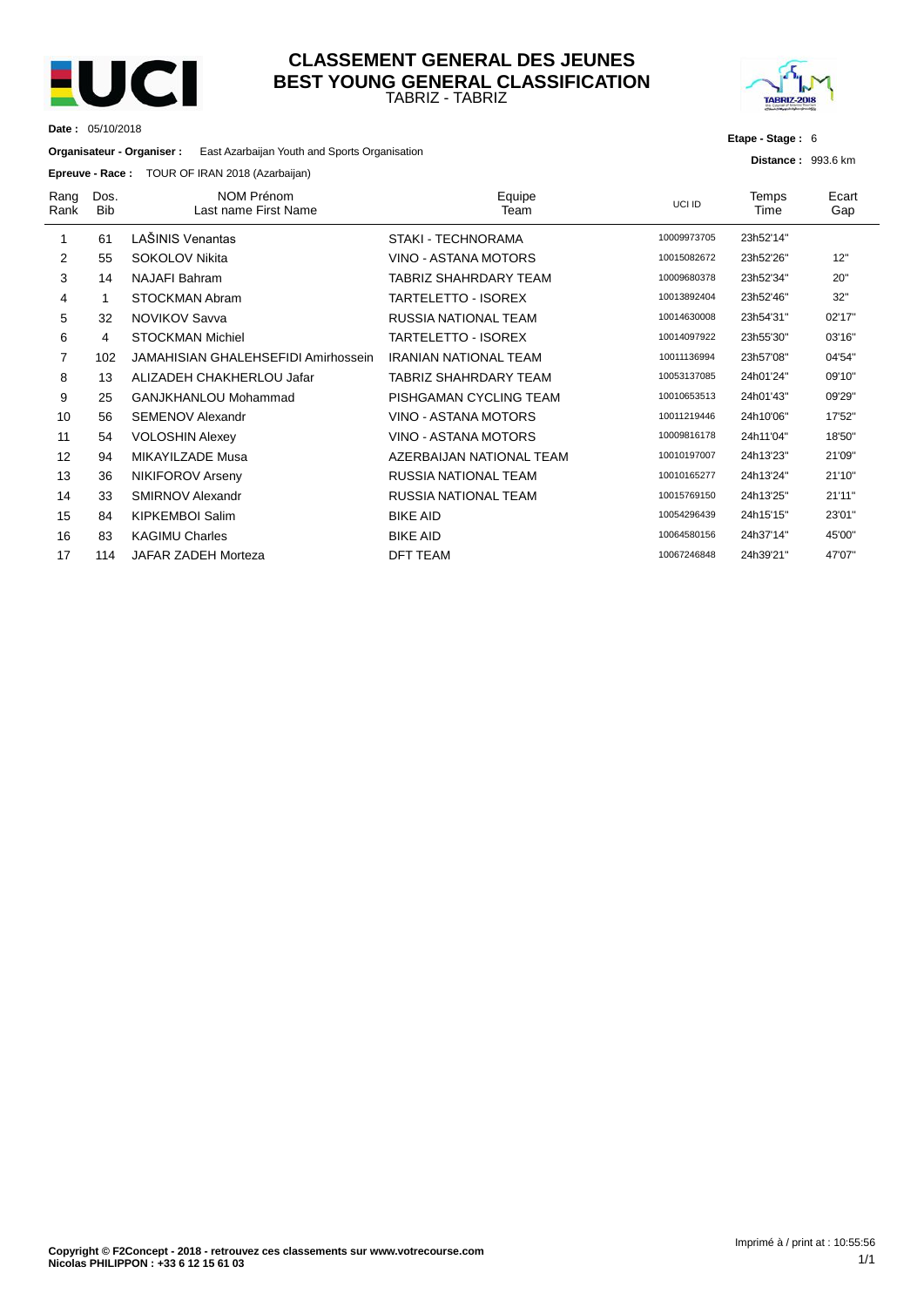

#### **CLASSEMENT PAR EQUIPE - TEAM CLASSIFICATION**

TABRIZ - TABRIZ



**Etape - Stage :** 6

**Date :** 05/10/2018

 $\overline{a}$ 

**Organisateur - Organiser :** East Azarbaijan Youth and Sports Organisation

**Epreuve - Race :** TOUR OF IRAN 2018 (Azarbaijan)

#### **Classement de l'étape - Stage classification Classement général - Général classification**

| Rg<br>Rk    | Equipe<br>Team                                  | Temps<br>Time | Ecart<br>Gap |
|-------------|-------------------------------------------------|---------------|--------------|
| $\mathbf 1$ | ALECTO CYCLINGTEAM<br>$71 - 75 - 74$            | 06h18'24"     |              |
|             | 2 RUSSIA NATIONAL TEAM<br>$31 - 33 - 35$        | 06h18'24"     |              |
| 3           | <b>BIKE AID</b><br>$82 - 85 - 84$               | 06h18'24"     |              |
| 4           | AC SPARTA PRAHA<br>$42 - 43 - 41$               | 06h18'24"     |              |
| 5           | VINO - ASTANA MOTORS<br>$54 - 51 - 55$          | 06h18'24"     |              |
| 6           | <b>IRANIAN NATIONAL TEAM</b><br>106 - 105 - 104 | 06h18'24"     |              |
| $7^{\circ}$ | TARTELETTO - ISOREX<br>$1 - 3 - 2$              | 06h18'24"     |              |
| 8           | PISHGAMAN CYCLING TEAM<br>$25 - 22 - 23$        | 06h18'24"     |              |
| 9           | TABRIZ SHAHRDARY TEAM<br>$14 - 12 - 11$         | 06h18'24"     |              |
|             | 10 GUN AY TABRIZ TEAM<br>122 - 123 - 124        | 06h18'24"     |              |

| Rg<br>Rk | Equipe<br>Team               | Temps<br>Time | Ecart<br>Gap |
|----------|------------------------------|---------------|--------------|
| 1        | TARTELETTO - ISOREX          | 71h36'58"     |              |
| 2        | RUSSIA NATIONAL TEAM         | 71h39'32"     | 02'34"       |
| 3        | ALECTO CYCLINGTEAM           | 71h39'53"     | 02'55"       |
| 4        | <b>BIKE AID</b>              | 71h40'08"     | 03'10''      |
| 5        | PISHGAMAN CYCLING TEAM       | 71h40'27"     | 03'29"       |
| 6        | <b>AC SPARTA PRAHA</b>       | 71h45'46"     | 08'48"       |
| 7        | VINO - ASTANA MOTORS         | 71h45'52"     | 08'54"       |
| 8        | TABRIZ SHAHRDARY TEAM        | 71h46'25"     | 09'27"       |
| 9        | <b>IRANIAN NATIONAL TEAM</b> | 71h47'25"     | 10'27"       |
| 10       | <b>GUN AY TABRIZ TEAM</b>    | 72h39'44"     | 01h02'46"    |